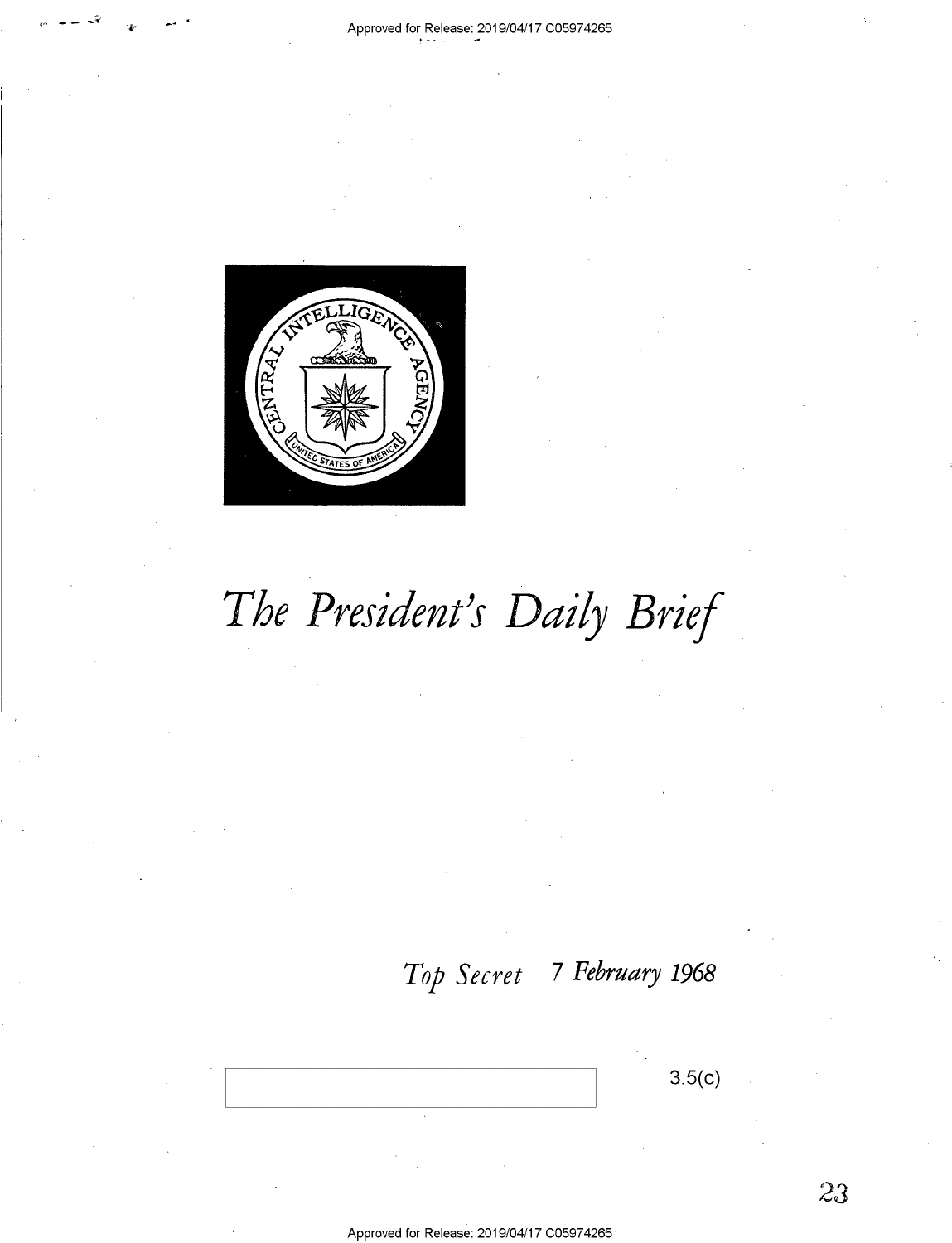**OB SECRET** 

—'~

## DAILY BRIEF 7 FEBRUARY 1968

l. Vietnam  $(as of 5:00 AM)$ .EST)

North Vietnamese regulars, spear-<br>headed by nine armored vehicles be-<br>lieved to be Soviet T-34 tanks, were<br>beaten back from the strategic Lang<br>Vei Special Forces camp near Khe Sanh<br>last night. The night-long assault<br>was ti bardment of the Khe Sanh base. At last<br>report the enemy force was pulling back.

This is the first time the Commu- nists have used armor in South Vietnam.

The North Vietnamese could be plan-<br>ning another "first," this one using<br>aircraft against allied positions near<br>the Demilitarized Zone. Yesterday<br>three of North Vietnam's eight IL-28 jet light bombers returned to Phuc Yen<br>airfield from China, where they have<br>been since last spring. Although the<br>IL-28s are old and slow by today's standards, they could reach the Demili- tarized Zone from Phuc Yen.

North Vietnam's AN-2 light trans-<br>ports also have been unusually active.<br>Some of these aircraft are adapted for<br>ground attack.

2. Korea

IA number of South Koreans demon-<br>strated against the Panmunjom talks this<br>morning. The demonstration was at Free-<br>dom Bridge on the road leading through<br>US lines to the meeting site. Some of the demonstrators got across the bridge<br>where they were met and turned back by US troops.

There have been no significant de-<br>velopments in North Korea overnight.<br>Pyongyang is rebroadcasting the sixth alleged confession by a Pueblo crewman.

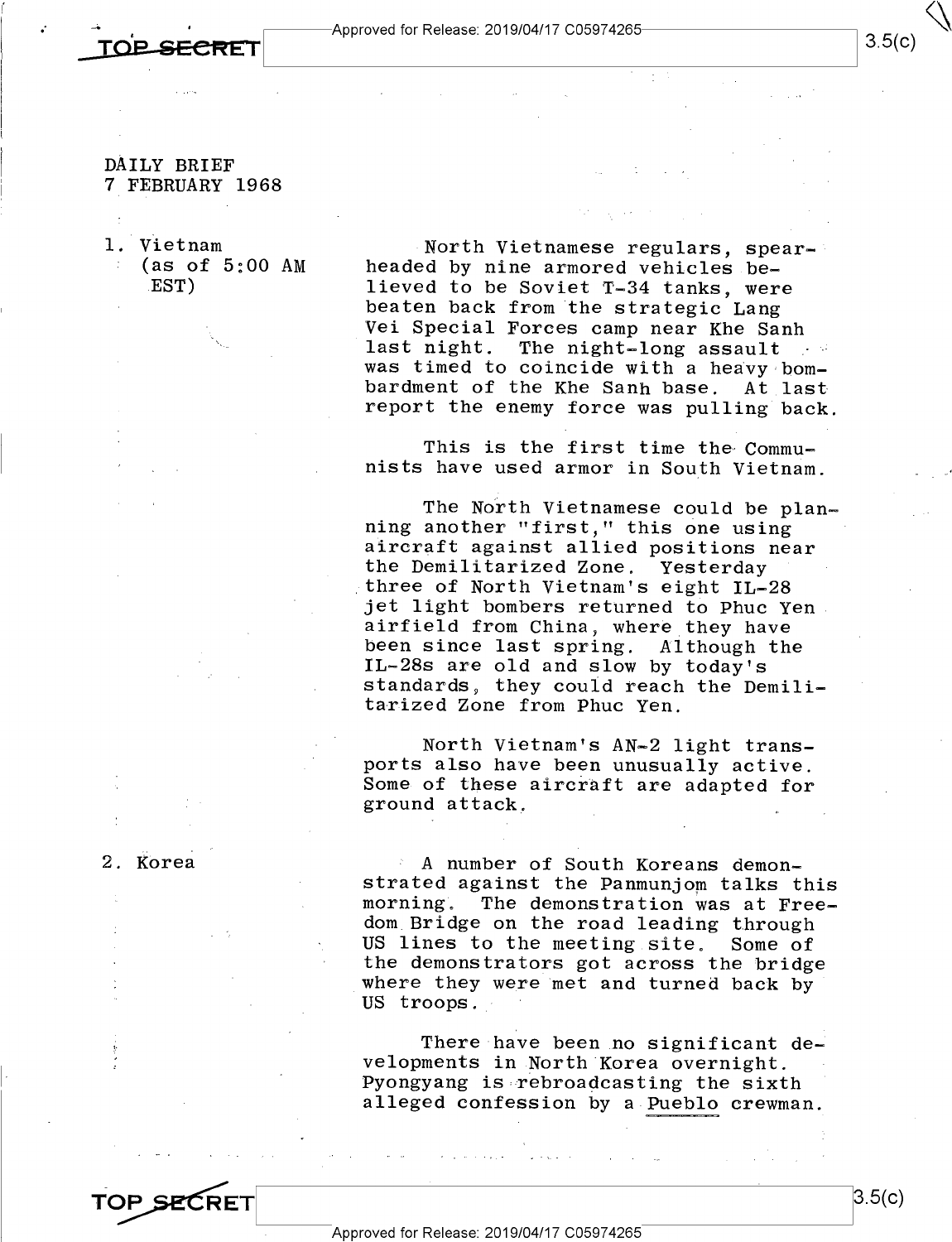$\mathbf{b}$ 



 $\label{eq:2} \mathcal{P} = \mathcal{Q} \mathcal{P} \left( \mathcal{P} \right) \mathcal{P} \left( \mathcal{P} \right)$ 

 $\lambda_{\rm max}$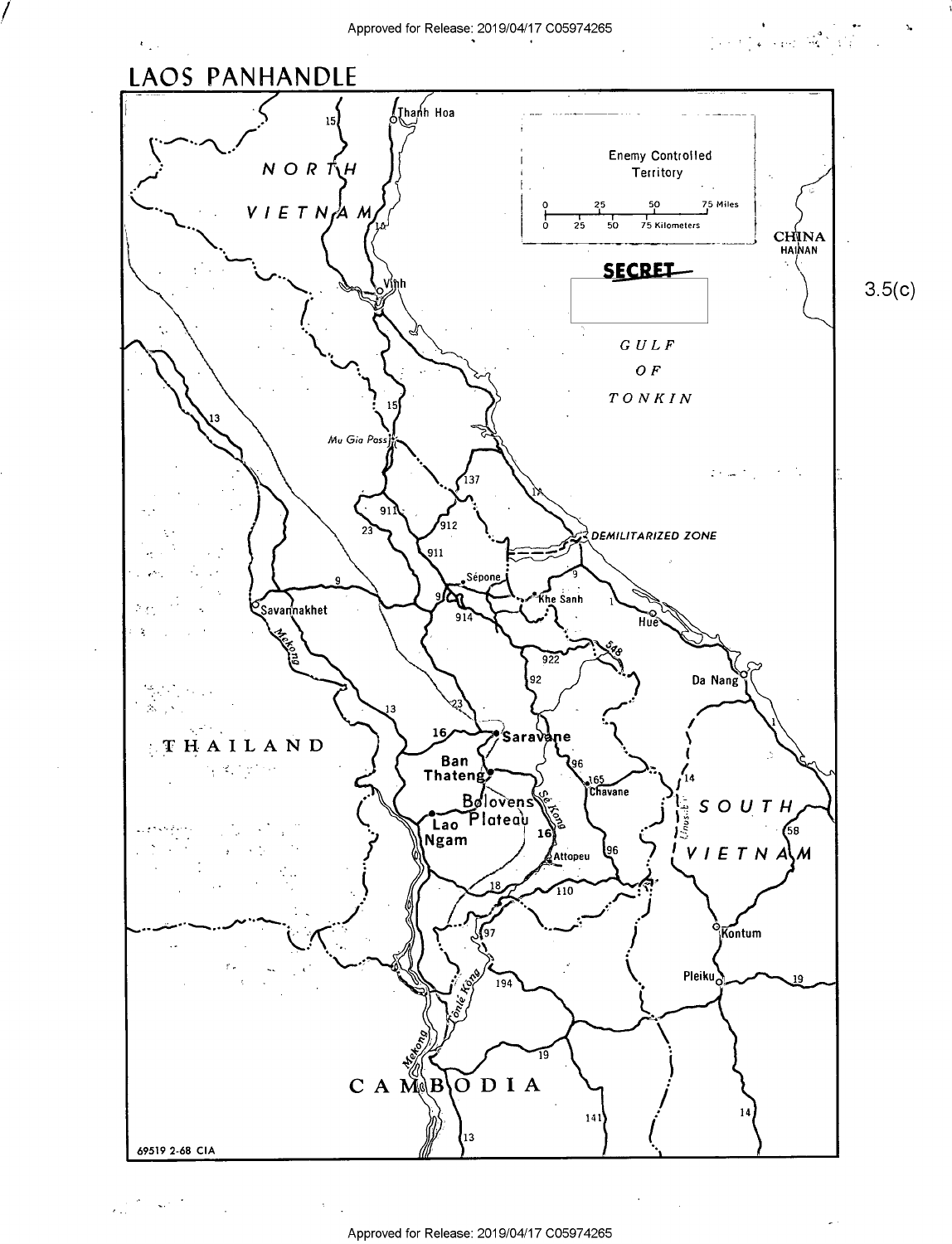3. Laos A new series of Communist attacks on government positions in the Lao panhandle may be coming. A North Vietnamese defector reports the town of Saravane will be one of the first tar-<br>gets.  $\mathbf{gets.}$ 

> Saravane is the government-held position closest to the infiltration trails winding down to Cambodia and<br>South Vietnam. Although it is not a Although it is not an important military base, its loss would have a serious psychological impact on the already nervous leadership in Vientiane.

4. Greece-Turkey  $3.3(h)(2)$ 

5. Chile Frei's left-wing political.opponents in the Senate are so dedicated to seeing the Chilean President fail that they have sacrificed much-needed eco-<br>nomic legislation to that end. Frei's nomic legislation to that end. enemies are looking ahead to the 1970 presidential election, but their determined inaction leaves the-economy drifting further into serious inflation.

TOP SECRET

 $3.5(c)$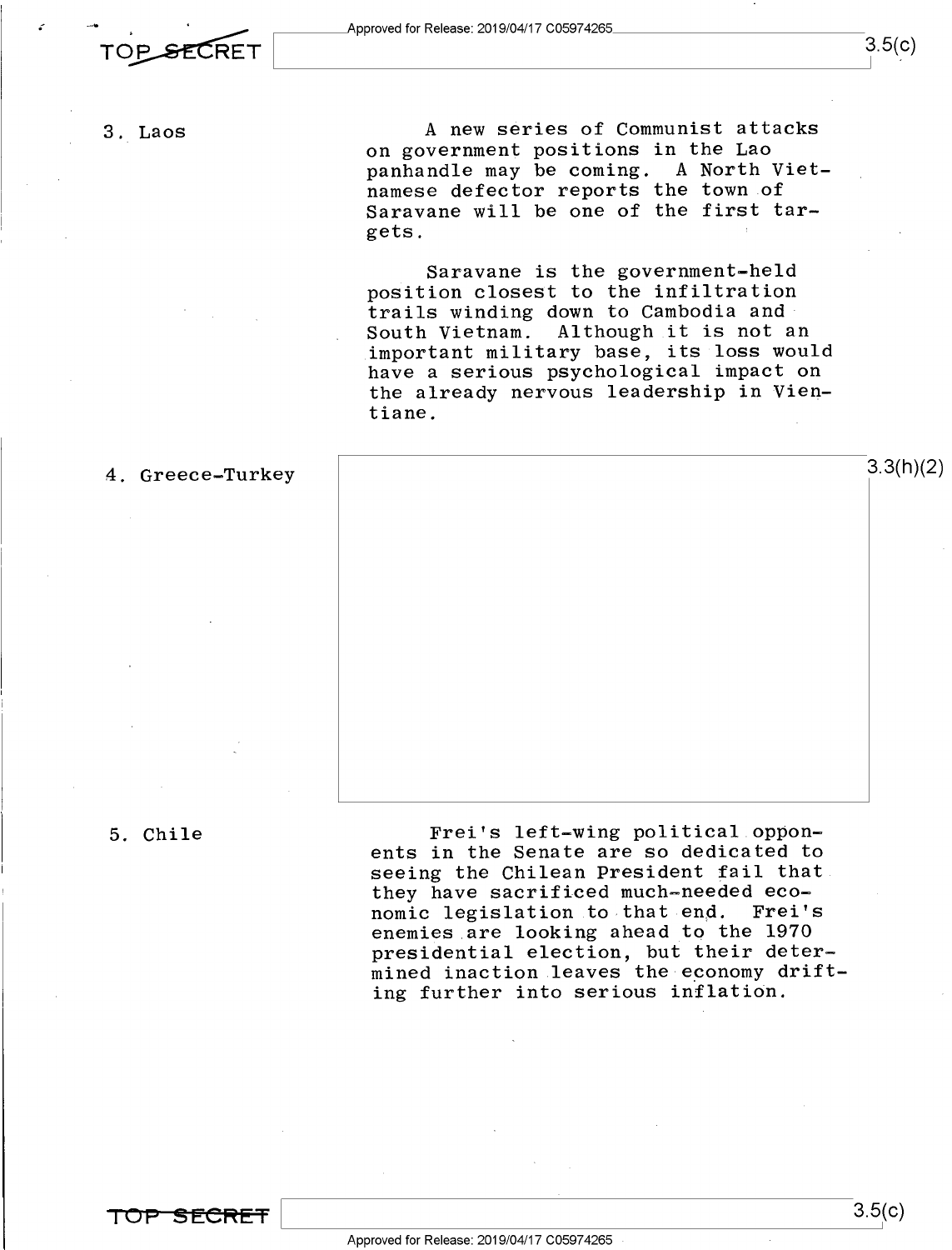$\overline{OPP}$  SECRET  $\overline{OPP}$ 

-~ <sup>4</sup>.

6. Communist China

Two party veterans, both disgraced and dismissed early in the Cultural Revolution, were recently put in charge of Hopeh, the key North China province where Peking is located. This resurrection suggests a loss of ground by the<br>militant group in the capital. Facmilitant group in the capital. tional fighting, however, continues throughout China.

7. Soviet Union

The Soviets appear to be getting ready for another lunar probe. and the position of Soviet space support ships suggest the launch will come today or tomorrow.

3.3(h)(2)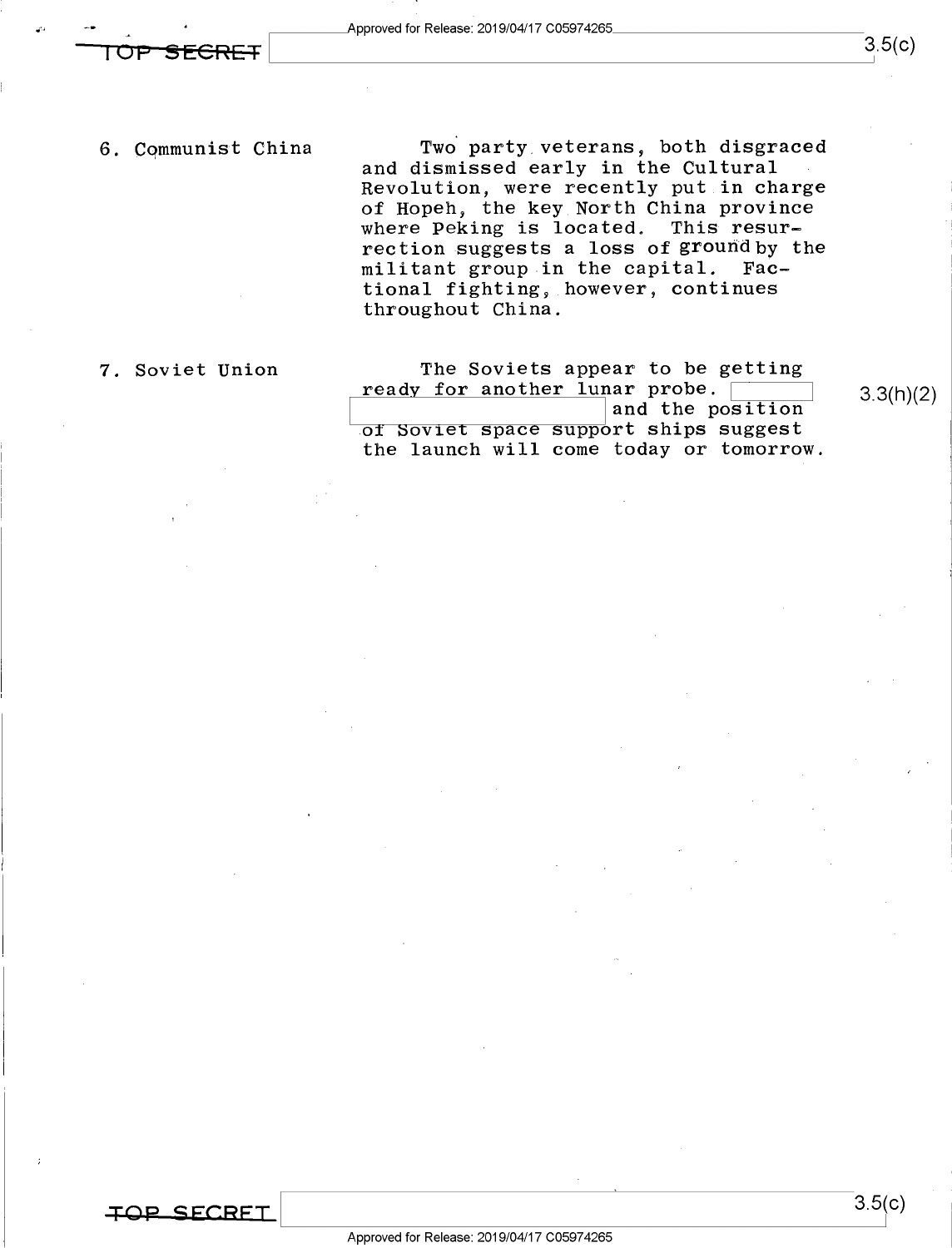Top Secret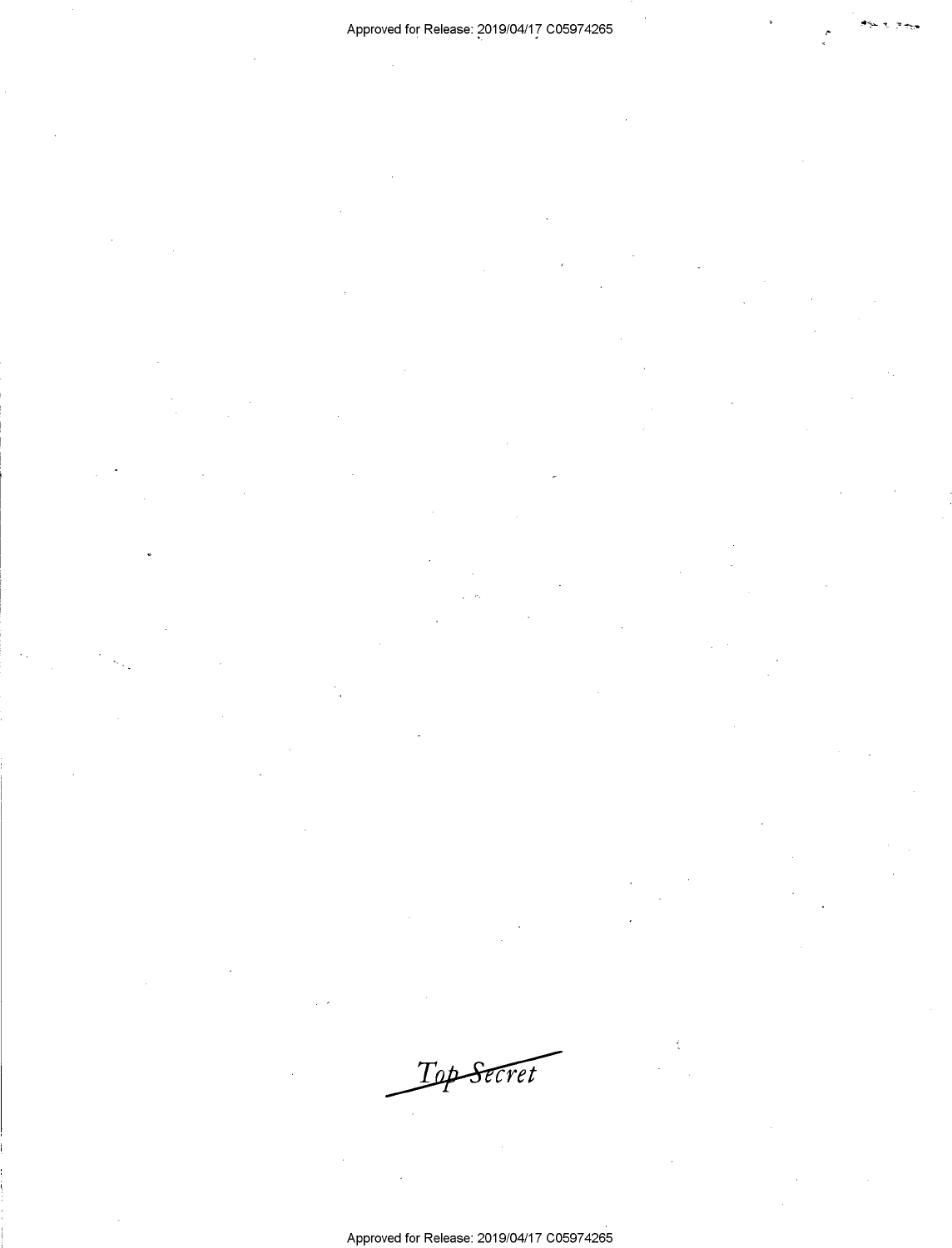Top Seeret



# FOR THE PRESIDENT'S EYES ONLY

# Special Daily Report on North Vietnam

**Lep Secret** 3.5(c) 16 7 February 1968

Approved for Release: 2019/04/17 C05974265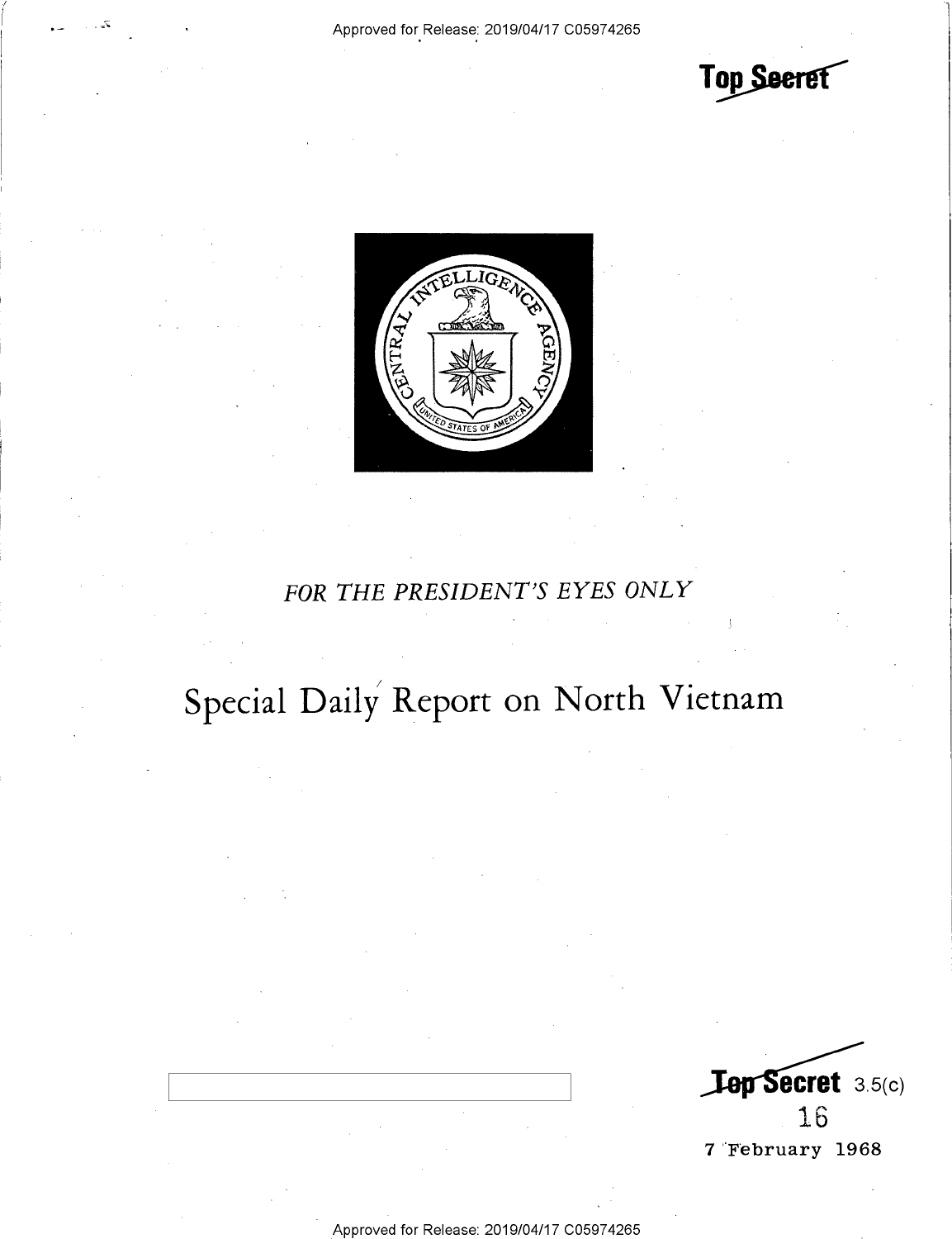-3

Special Daily Report on North Vietnam for the President's Eyes Only

7 February 1968





\* \* \*

Viet Cong Press Conference: The Viet Cong attempted to capture foreign press attention on 6 February by calling an unusual press conference in Mos-The purpose of the conference was to increase news coverage of the Communist version of the Tet offensive in South Vietnam. The Communists played up the conference by giving plenty of advance notice to the entire Moscow press corps, including US and other Western press representatives.

**TOP-SECRET**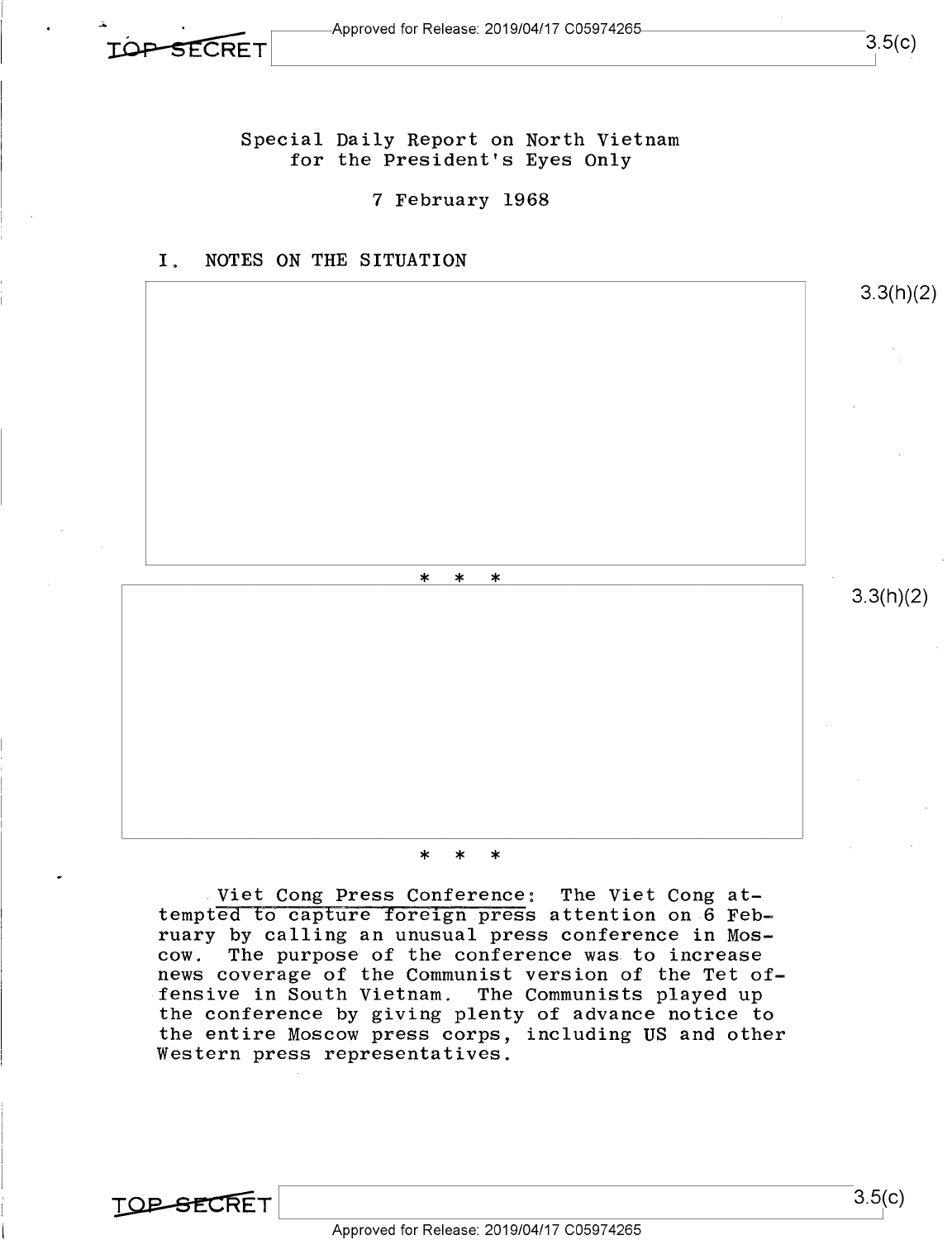

According to a Reuters dispatch, the head of the Liberation Front office in Moscow claimed that the current military effort would get "fiercer" and that the Front already had "large areas of the country under the control of revolutionary power." He said there was no hope of any change in Communist demands for a peaceful settlement of the conflict and that any move in that direction was entirely up to the US. The main Communist objective in the new offensive was to overthrow the Saigon government and under no circumstances would the Communists consider participating in a coalition government with Saigon authorities. He closed the conference with a hard statement of Communist determin-<br>ation to fight until the US withdraws from South Vietnam and until the Communists have achieved "final victory no matter how long that takes."

The Communist spokesman also dredged up the old<br>"foreign volunteers" issue. This has not been used<br>extensively by the Communists for more than a year. and they appear to be using it at this time as they have in the past to dramatize their potential mili-<br>tary strength. The Front man in Moscow said simply The Front man in Moscow said simply that the Communists have "every right to accept foreign volunteers if the time comes."

\* \* \*

Communist Claims of Popular Support in South<br>Vietnam: After more than a week of claiming that popular'support for their "general uprising" is "surging forward," the Communists have still failed<br>to be specific, except in a few minor instances. The only new groups cited in Communist propaganda in the past three days are small groups of servicemen whom the Viet Cong claim have deserted from South Vietnamese Army units. In some cases both individuals and specific units are named. Most of these<br>units are located in the northern coastal provinces. although one group of 31 was reported in a delta province. The only new nonmilitary groups claimed are an amorphous "federation of patriotic and peace-<br>loving workers, farmers, and Buddhists in central Vietnam," cited in a Front broadcast of 3 February,<br>and a "union of patriotic and peace-loving Buddhist<br>servicemen in central Trung Bo" (coastal South Vietnam) reported in Hanoi's Nhan Dan on 5 February.<br>There is no information to contirm the existence of these organizations.

-2-

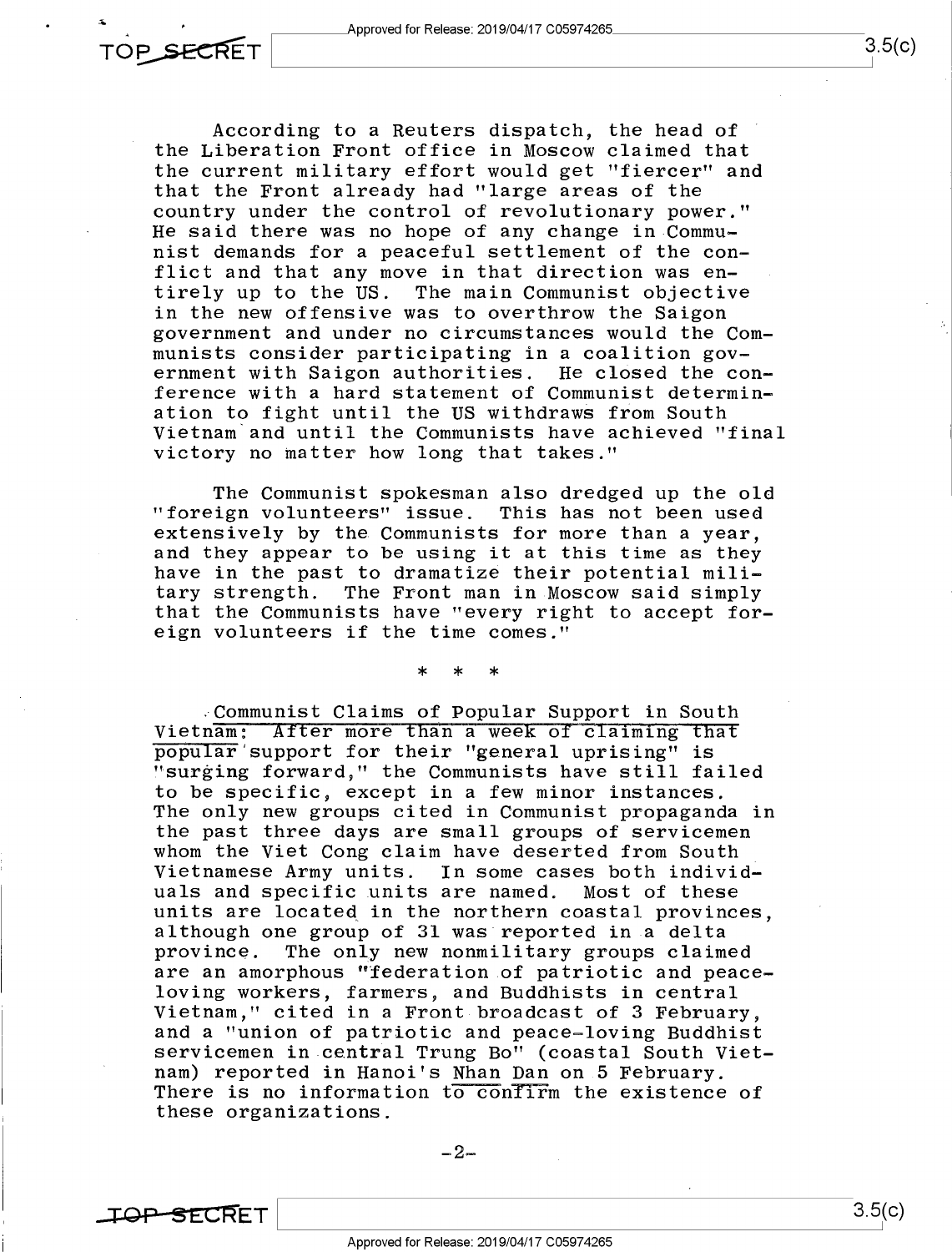Hanoi Blasts US Tactics in South Vietnamese Cities: The Foreign Ministry in Hanoi issued a statement on 6 February condemning the US and its South Vietnamese "henchmen" for their "savage bombing" of heavily populated sections of Saigon, Hue, and other cities. The statement, which also charged that "poison gas" had been used in Hue, claimed that US and South Vietnamese attacks in the cities had caused death and injury to many civilians and the destruction of many homes and other buildings.

The Hanoi statement went on to appeal to "progressive mankind" all over the world to join the condemnation of the US and the "Thieu—Ky clique of traitors."

\* \* \*

## II. NORTH VIETNAMESE REFLECTIONS OF US POLITICAL ATTITUDES ON THE WAR

There is nothing of significance to report.



-3-

 $3.5(c)$